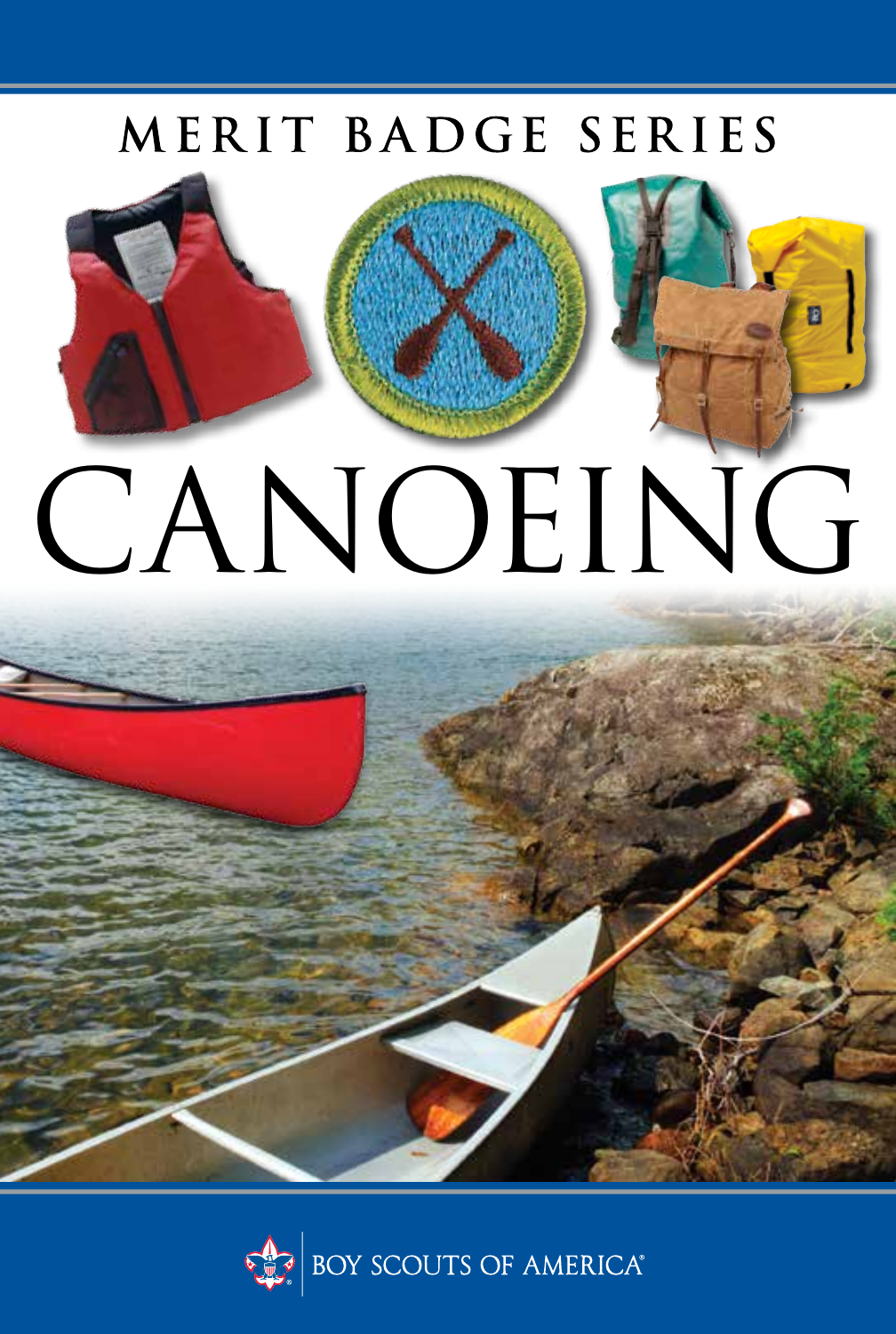**BOY SCOUTS OF AMERICA MERIT BADGE SERIES** 

# CANOEING



"Enhancing our youths' competitive edge through merit badges"

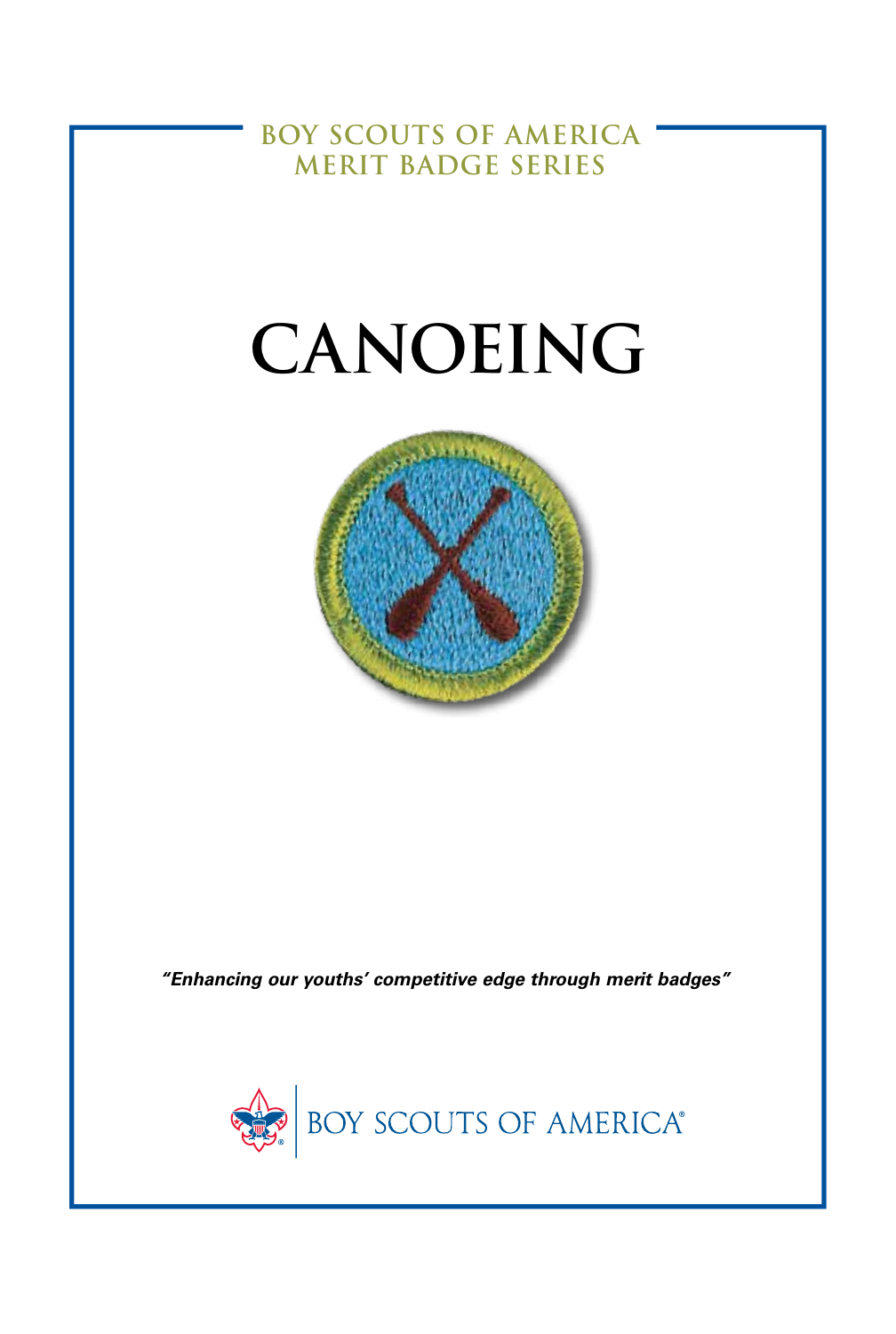

1. Do the following:

(a) Explain to your counselor the most likely hazards you may encounter while participating in canoeing activities and what you should do to anticipate, help prevent, mitigate, and respond to these hazards.

(b) Review prevention, symptoms, and first-aid treatment for the following injuries or illnesses that could occur while canoeing: blisters, cold-water shock and hypothermia, dehydration, heat-related illnesses, sunburn, sprains, and strains.

(c) Discuss the BSA Safety Afloat policy. Tell how it applies to canoeing activities.

- 2. Before doing the following requirements, successfully complete the BSA swimmer test: Jump feetfirst into water over the head in depth. Level off and swim 75 yards in a strong manner using one or more of the following strokes: sidestroke, breaststroke, trudgen, or crawl; then swim 25 yards using an easy, resting backstroke. The 100 yards must be completed in one swim without stops and must include at least one sharp turn. After completing the swim, rest by floating.
- 3. Do the following:
	- (a) Name and point out the major parts of a canoe.
	- (b) Describe how the length and shape of a canoe affect its performance.

(c) Discuss the advantages and disadvantages of the different materials used to make canoes.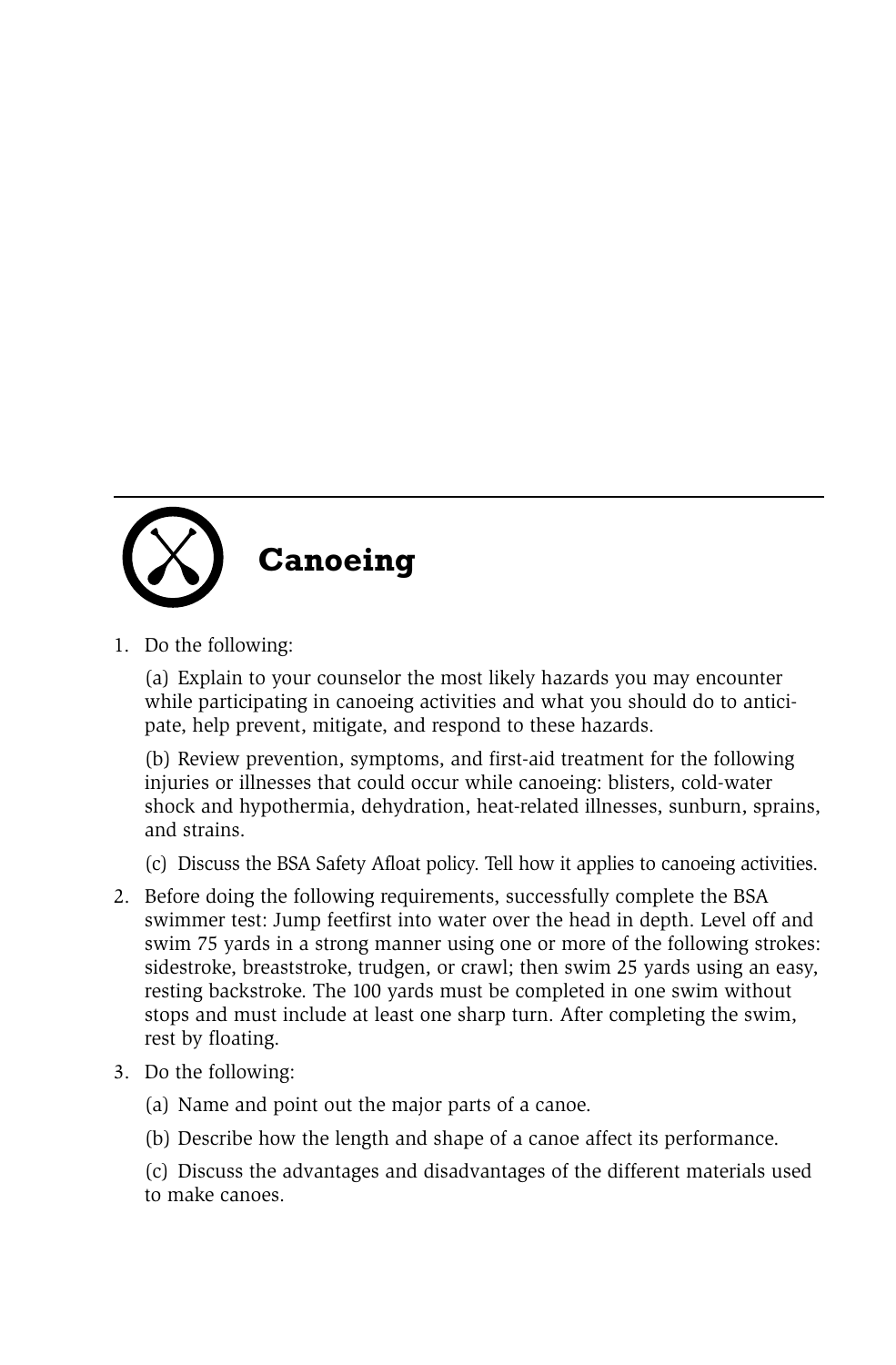4. Do the following:

(a) Name and point out the parts of a paddle. Explain the difference between a straight and bent-shaft paddle and when each is best used.

(b) Demonstrate how to size correctly a paddle for a paddler in a sitting position and a kneeling position.

5. Do the following:

(a) Discuss with your counselor the characteristics of life jackets most appropriate for canoeing and tell why a life jacket must always be worn while paddling.

(b) Demonstrate how to select and properly fit the correct size life jacket.

- 6. Discuss with your counselor the general care and maintenance of canoes, paddles, and other canoeing equipment.
- 7. Do the following:

(a) Discuss what personal and group equipment would be appropriate for a canoe camping trip. Describe how personal and group equipment can be packed and protected from water.

(b) Using the containers and packs from requirement 7a, demonstrate how to load and secure the containers and other equipment in the canoe.

(c) Using appropriate knots, including a trucker's hitch, tautline hitch, and bowline, demonstrate how to secure a canoe to a vehicle or a trailer, or if these are not available, a rack on land.

8. With a companion, use a properly equipped canoe to demonstrate the following:

(a) Safely carry and launch the canoe from a dock or shore (both, if possible).

(b) Safely land the canoe on a dock or shore (both, if possible) and return it to its proper storage location.

(c) Demonstrate kneeling and sitting positions in a canoe and explain the proper use for each position.

(d) Change places while afloat in the canoe.

- 9. With a companion, use a properly equipped canoe to demonstrate the following:
	- (a) In deep water, exit the canoe and get back in without capsizing.

(b) Safely perform a controlled capsize of the canoe and demonstrate how staying with a capsized canoe will support both paddlers.

(c) Swim, tow, or push a swamped canoe 50 feet to shallow water. In the shallow water, empty the swamped canoe and reenter it.

(d) In deep water, rescue a swamped canoe and its paddlers by emptying the swamped canoe and helping the paddlers safely reenter their boat without capsizing.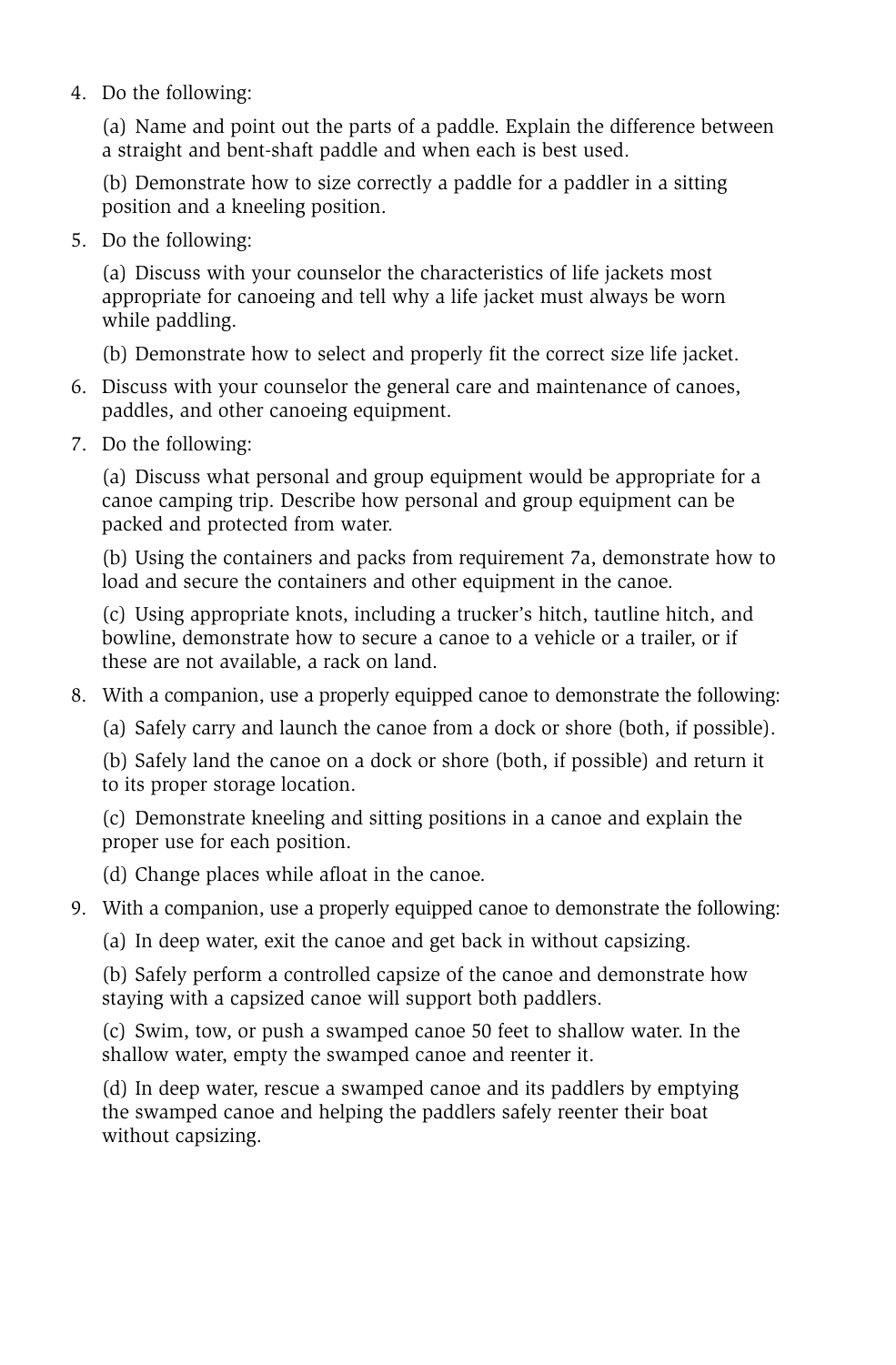- 10. With a companion, use a properly equipped canoe to demonstrate the following paddling strokes as both a bow and stern paddler:
	- (a) Forward stroke
	- (b) Backstroke
	- (c) Draw

For stern paddling only:

- (d) J-stroke
- (e) Pushaway
- (f) Forward sweep
- (g) Reverse sweep
- (h) Rudder stroke
- (i) Stern pry
- 11. Using the strokes in requirement 10, and in an order determined by your counselor, use a properly equipped canoe to demonstrate the following tandem maneuvers while paddling on opposite sides and without changing sides. Each paddler must demonstrate these maneuvers in both the bow and stern and on opposite paddling sides:
	- (a) Pivot or spin the canoe in either direction.
	- (b) Move the canoe sideways or abeam in either direction.
	- (c) Stop the canoe.
	- (d) Move the canoe in a straight line for 50 yards.
- 12. Use a properly equipped canoe to demonstrate solo canoe handling:
	- (a) Launch from shore or a pier (both, if possible).

(b) Using a single-blade paddle and paddling only on one side, demonstrate proper form and use of the forward stroke, backstroke, draw stroke, pushaway stroke, forward sweep, reverse sweep, J-stroke, and rudder stroke. Repeat while paddling on the other side.

(c) Using a single-blade paddle and paddling only on one side, demonstrate proper form and use of a combination of a forward stroke, rudder stroke, and stern pry by canoeing to a target 50 yards away. Repeat while paddling on the other side.

(d) Make a proper landing at a dock or shore (both, if possible). Store canoe properly (with assistance, if needed).

## 13. Discuss the following types of canoeing:

- (a) Olympic canoe sprint (e) Freestyle
	-
- (b) Flatwater and river touring (f) Whitewater
	-
- 
- (c) Outrigger (g) Canoe poling
- (d) Marathon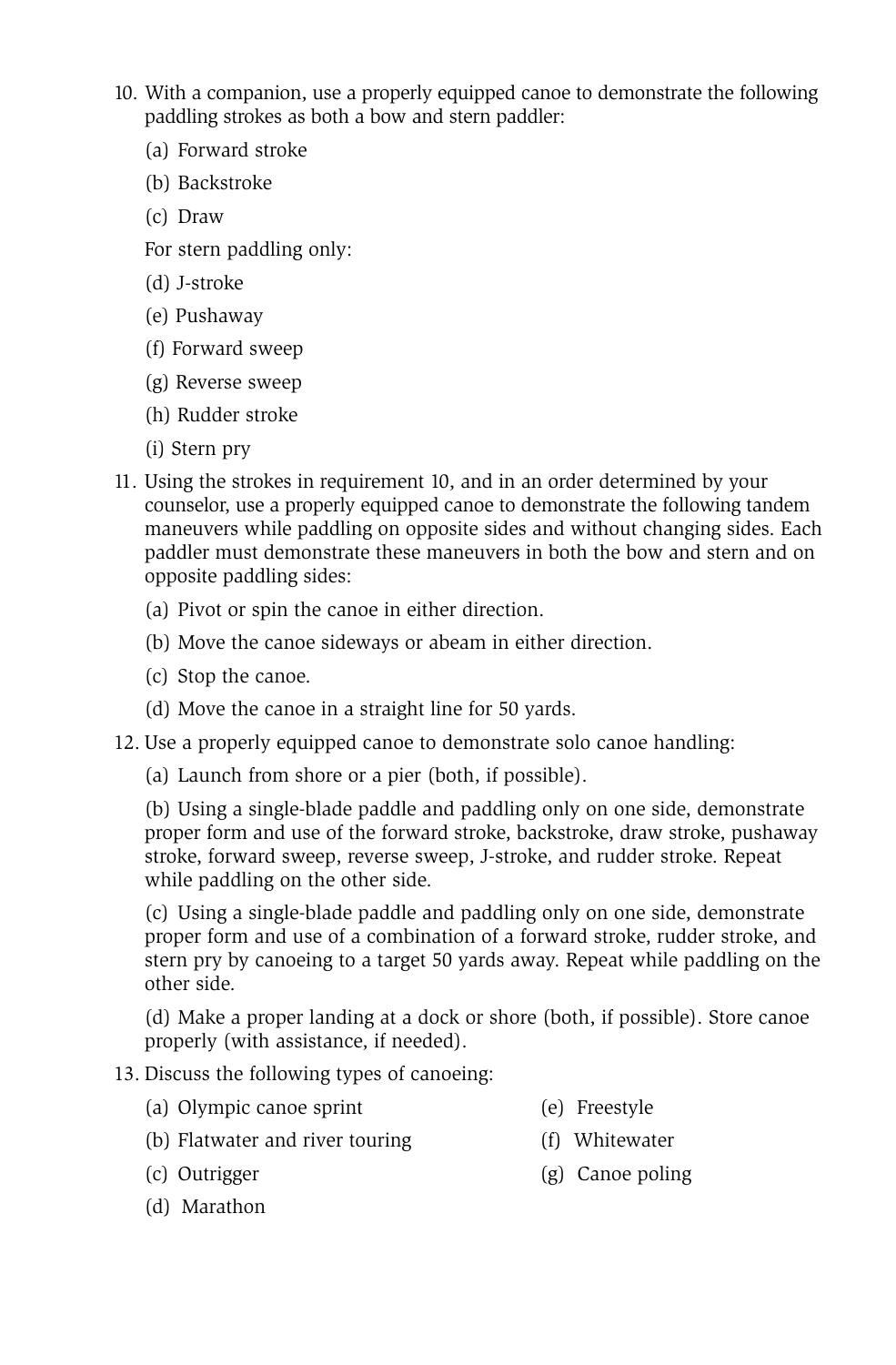# Canoeing Resources

## **Scouting Literature**

*Basic Illustrated Canoe Paddling; Basic Illustrated Canoeing; Deck of First Aid; Emergency First Aid* pocket guide; *Boy Scout Handbook* and *Fieldbook; First Aid, Kayaking, Rowing, Small-Boat Sailing,* and *Whitewater* merit badge pamphlets

Visit the Boy Scouts of America's official retail website (with your parent's permission) at http://www.scoutstuff.org for a complete listing of all merit badge pamphlets and other helpful Scouting materials and supplies.

### **Books**

American Canoe Association. *Introduction to Paddling.* Menasha Ridge Press, 1996.

- Davidson, James West, and John Rugge. *The Complete Wilderness Paddler*. Vintage Books, 1983.
- Gordon, I. Herbert. *The Complete Book of Canoeing, 3rd ed.* Globe Pequot Press, 2001.
- Jacobson, Cliff. *Basic Essentials: Solo Canoeing, 2nd ed.* Globe Pequot Press, 1999.

Jennings, John, ed. *The Canoe: A Living Tradition.* Firefy Books, 2002.

Poling Sr., Jim. *The Canoe: An Illustrated History.* Countryman Press, 2001.

Rock, Harry. *The Basic Essentials of Canoe Poling.* ICS Books, 1992.

Rounds, Jon. *Basic Canoeing: All the Skills You Need to Get Started.* Stackpole Books, 2003.

Warren, Graham, and David Gidmark. *Canoe Paddles: A Complete Guide to Making Your Own.* Firefy Books, 2001.

# **Organizations and Websites**

**American Canoe Association** 108 Hanover St. Fredericksburg, VA 22401 Telephone: 540-907-4460 Website: http://www.americancanoe.org

#### **American Whitewater**

P.O. Box 1540 Cullowhee, NC 28723 Telephone: 866-262-8429 Website: http://www.americanwhitewater.org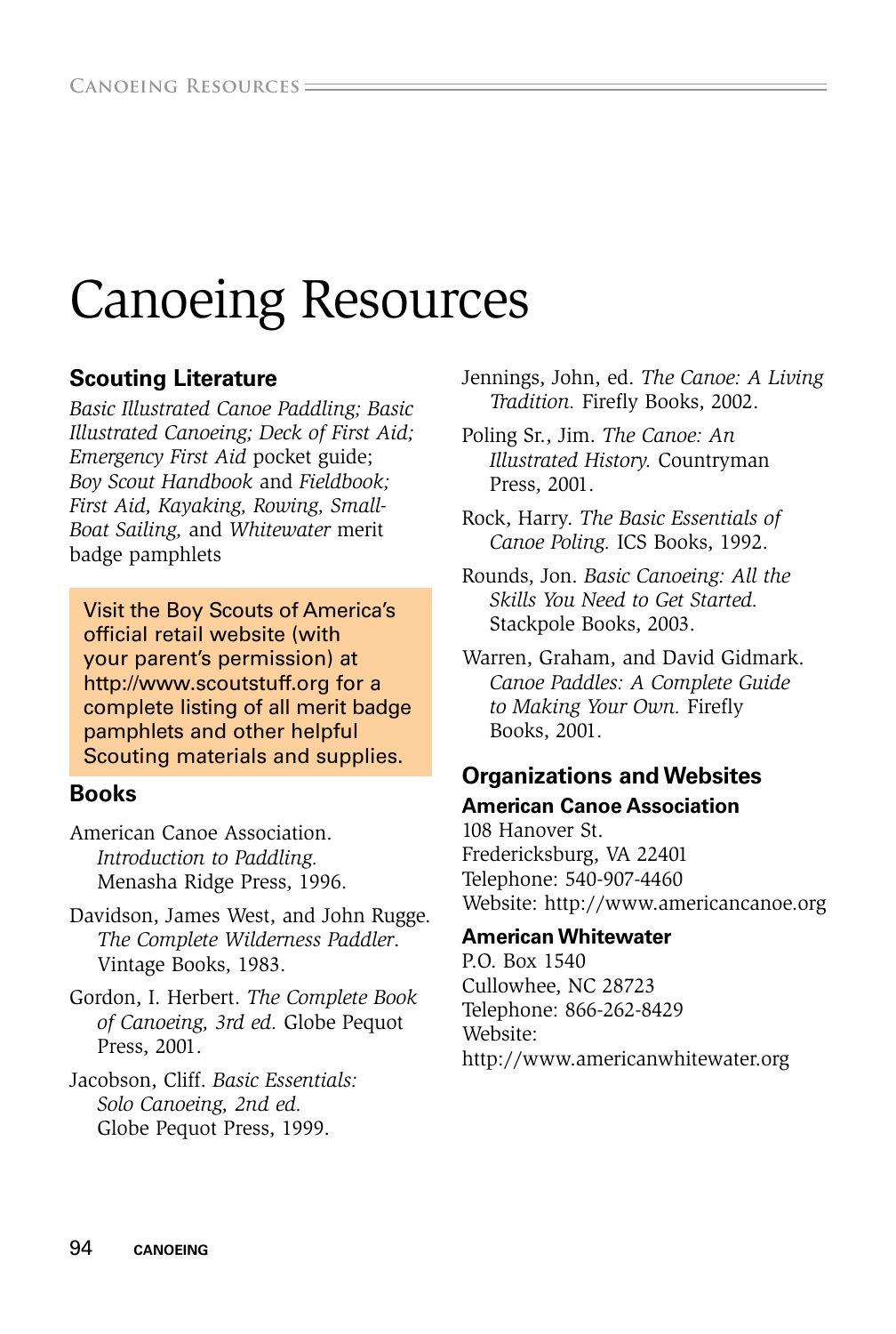#### **USA Canoe/Kayak**

725 S. Lincoln Blvd. Oklahoma City, OK 73129 Telephone: 405-552-4040 Website: http://www.usack.org

#### **United States Canoe Association**

Website: http://www.uscanoe.com

# Scouting Canoe Adventures

The Northern Tier National High Adventure Base offers wilderness treks through Minnesota and Canada. Information is available at http://www.ntier.org. Several BSA local councils offer highadventure canoe treks and whitewater experiences. Visit the Council High-Adventure Directory at http://www.scouting.org.

The Boy Scouts of America has a long and proud canoeing tradition. Many of the early pioneers in safety and canoeing instruction were BSA staff members and volunteer Scouters. The Boy Scouts of America gratefully acknowledges the contribution of these pioneers to canoeing and to this pamphlet: Fred C. Mills, W. Van B. Claussen, Dr. John B. May, and Ernest F. Schmidt. Recognition also is given to the previous author of this pamphlet, K. Gregory Tucker.

The Boy Scouts of America recognizes the signifcant contributions made to canoeing by the American Canoe Association in terms of safety, paddling technique, and teaching. The information contained in this pamphlet is consistent with American Canoe Association curriculum and safety training.

The Boy Scouts of America is grateful to the men and women serving on the Merit Badge Maintenance Task Force for the improvements made in updating this pamphlet.

# **Acknowledgments**

This new edition of the *Canoeing* merit badge pamphlet is the work of a team of experienced paddlers, instructors, and Scouters. The team was headed by Richard Thomas. Other team members included David Bell, John Brennard, Lynn Brennard, Scott Cameron, Jeff Cannon, Kevin Cordray, Michael Donigan, Douglas Kennedy, J. David McClary, Jeremy R. Oyen, Richard Shank, and Jim Virgin.